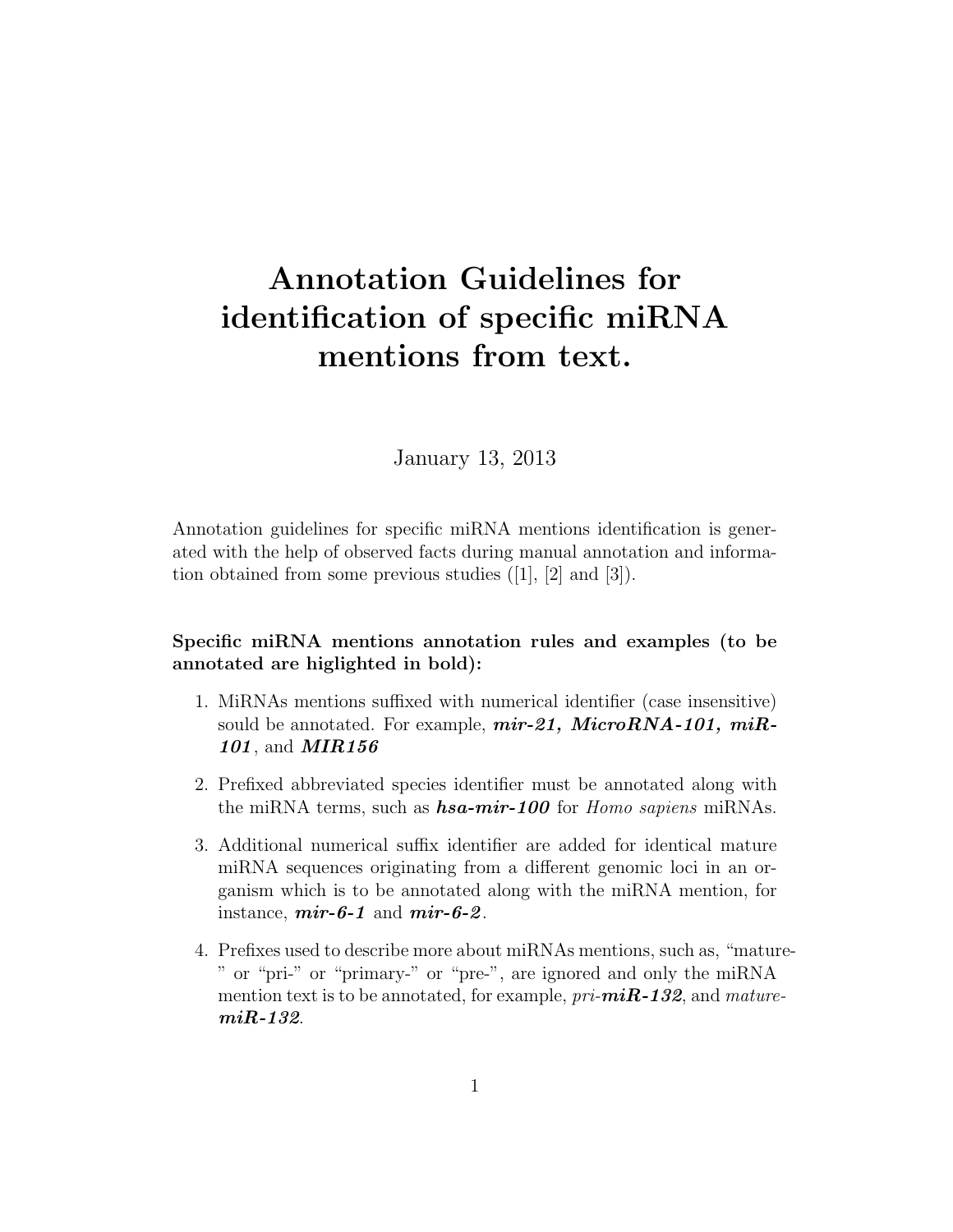- 5. Two microRNA species arising from different miRNA hairpin precursors are mentioned with additional suffixes  $5p/s$  and  $3p/as$  (represent 5-arm and 3-arm), annotate  $hsa$ -mi $R$ -1224-5p, hsa-mi $R$ -1224-3p,  $miR-142-s$ , and  $miR-142-as$ .
- 6. Annotate less informative/predominant form of miRNA mention suffixed with an asterix, such as,  $\boldsymbol{hsa-miR-100^*}$ .
- 7. Similar miRNA sequences (that arise from same loci) with just one or two base changes are represented by an additional sequential alphabet suffix, for instance  $miR-181a$  and  $miR-181b$ . At times both sequences are mentioned together, for example,  $miR-126a/b$ . In such cases, annotate the complete string, e.g.  $miR-126$  and b or  $miR19a$ and a9b.
- 8. Annotate miRNA cluster mentions, *e.g.*  $miR$ -23a∼27a∼24-2.
- 9. Numerical identifiers as part mentions need to be annotated as a single instance, for example, *MicroRNAs* 1, 133, and 206.
- 10. Similar mature microRNA sequences arising from different genes are assigned different identifiers which needs to be annotated as a single instance, for example,  $mir156/157$ .
- 11. Synonyms of cluster names needs to be annotated, for example,  $miR$ - $17-92$  cluster (*oncomir-1*).
- 12. Two separate instances of miRNA mentions separated by delimiters  $({\lq, "}, {\lq, "'}')$ , and "and") needs to be annotated separately, for example,  $mir-34b/mir-34c$ ,  $mir-34b$  and  $mir-34c$ .
- 13. Annotate complete text even if miRNA term is mentioned as a substring, e.g.  $(miR)$ -223.
- 14. Some exceptions in miRNA terms such as,  $miR\text{-}N367$ , let-7, and  $\lim_{\Delta} 4$ , should additionally be annotated.